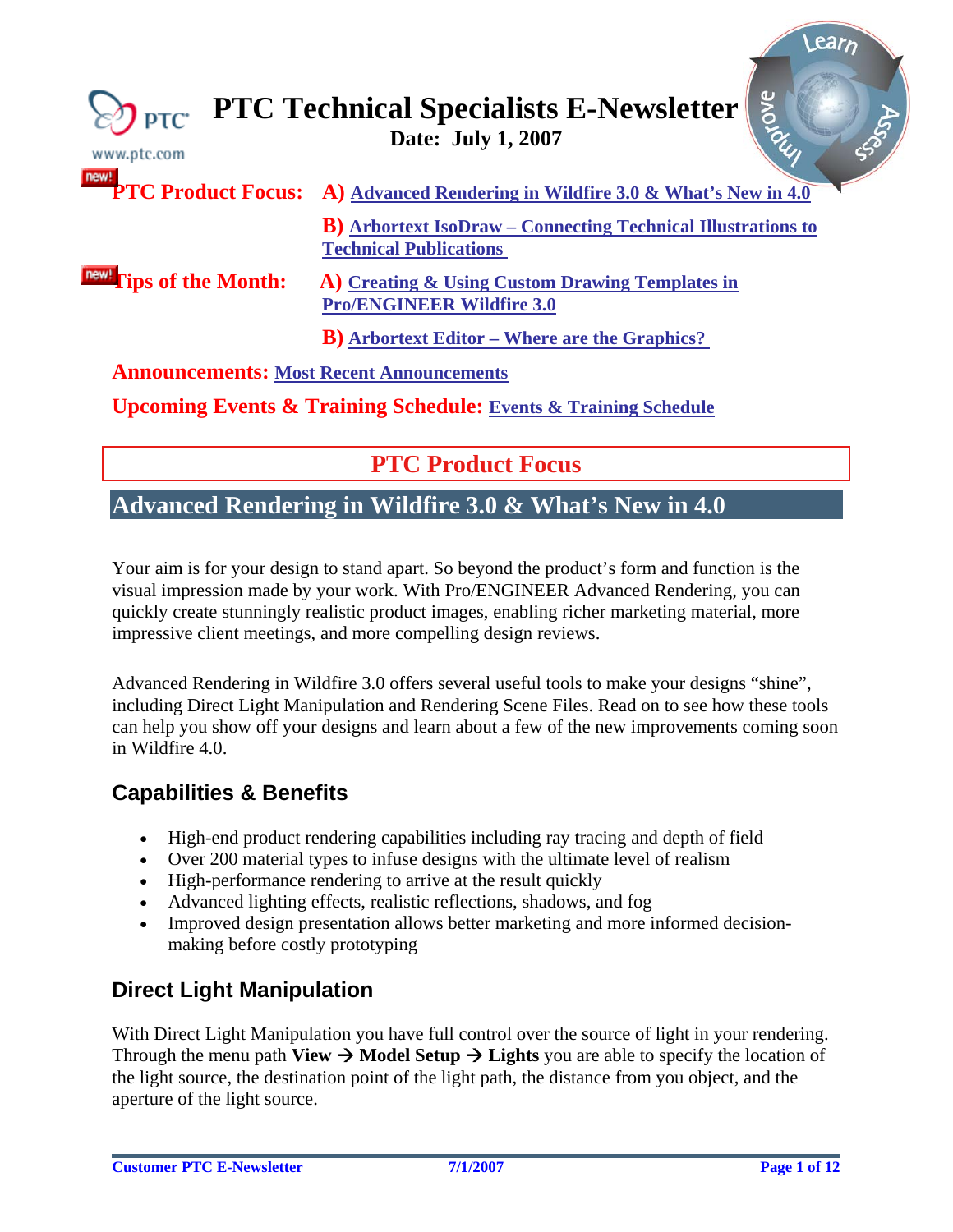

*Direct Light Manipulation*

To control the location of your light source, simply left-click on your light source and drag it around the sphere surrounding your object. You will see the resulting shadow and reflections adjust in real time. If you want the light to be directed toward a different point on your object, you can click and drag the small circle at the end of the light path to the desired location.



*Location of the Light Source* Destination of the Light Path



If you'd prefer your light source to be closer to your object you can click on the perimeter of the sphere and drag in/out to the desired distance to adjust the intensity of the light. You also have control over the aperture of the light source to change how targeted or broad your light source is directed at the object. Using these two settings, you can better control how the lighting plays off of the design.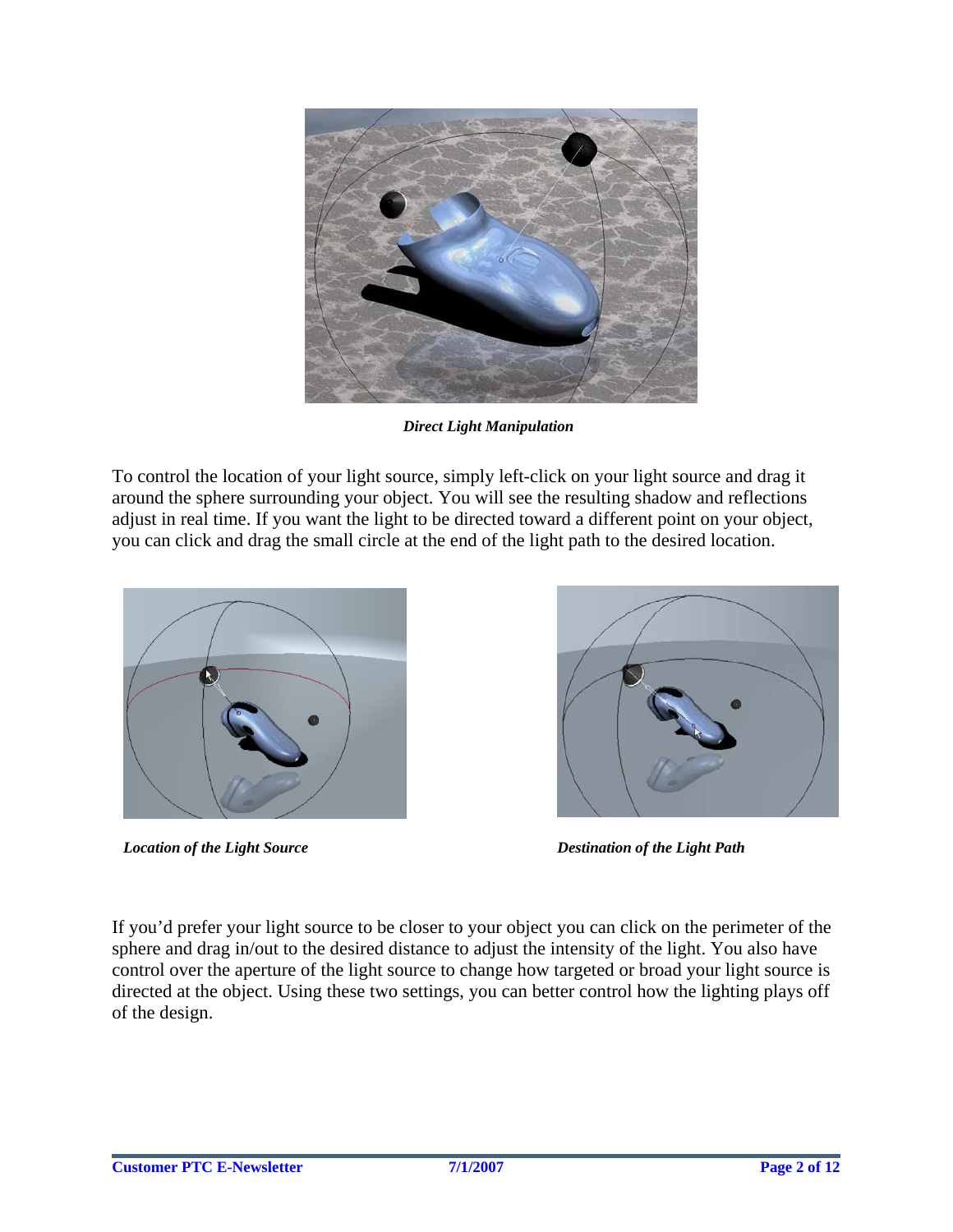



*Distance from the Object Opening of the Light Source* 

## **Rendering Scene Files**

With Rendering Scene Files, you can create a specific scene that you'd like to display your model in, and either save it to your part/assembly file, or as a separate scene file to be used in other models with minimal adjustment. These scene files record information about the lighting, the room, and various environmental effects associated with the scene. To access this feature, use the menu path  $View \rightarrow Model Setup \rightarrow See$  Palette.



*Rendering Scene Files* 

## **What's New in Wildfire 4.0**

Pro/ENGINEER Wildfire 4.0 includes several enhancements to the Advanced Rendering tool. Some of these upgrades include an expanded standard graphics library, giving the user more options to portray their model in an appropriate setting, and skylight lighting, which creates a dome of lights around the object, providing an even distribution of light. There is also a color temperature option which lets you better control the type of lighting source you use. Some of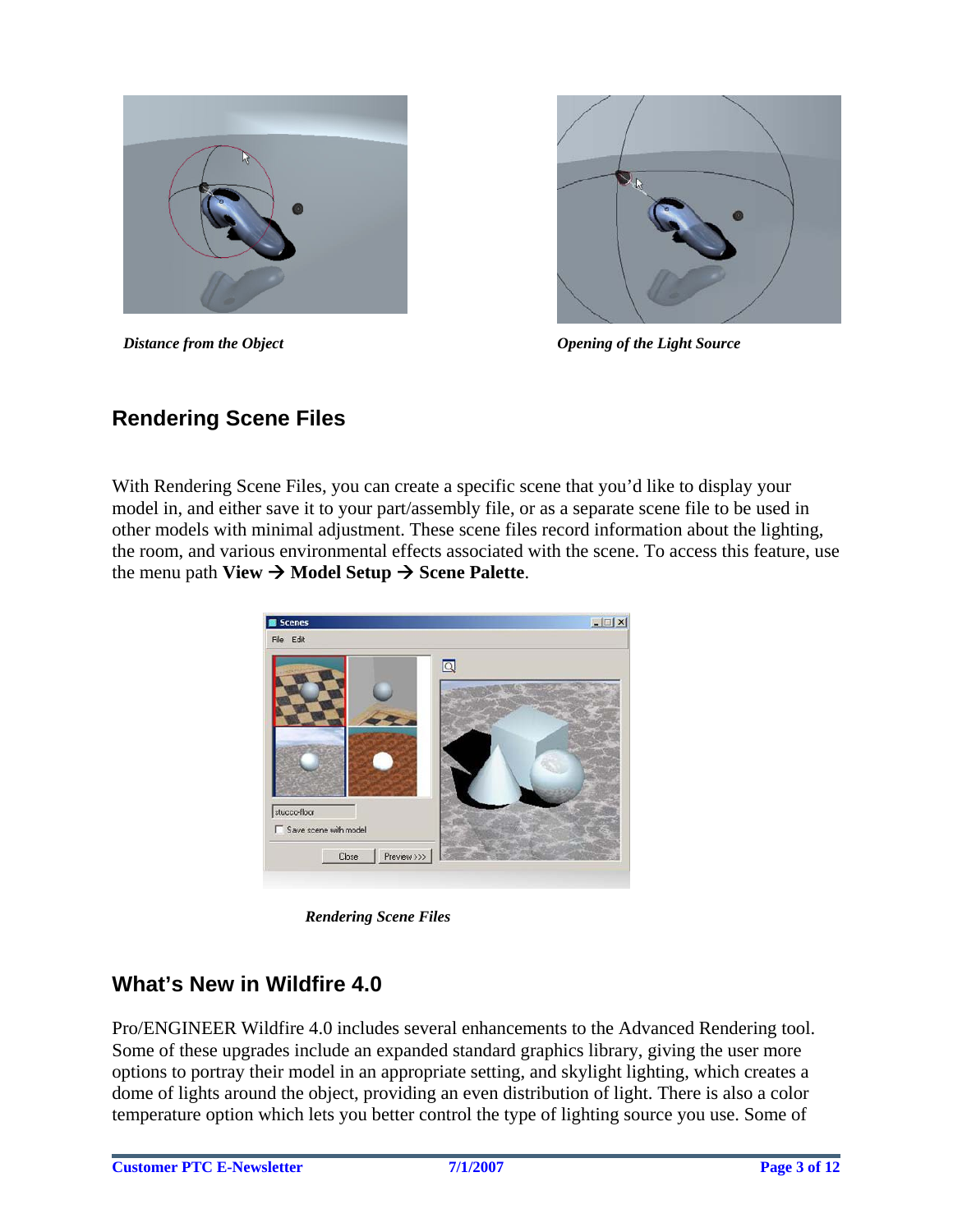<span id="page-3-0"></span>your options include candle, light bulb, tungsten halogen, daylight, and lightly overcast sky, etc. These additions to the product will provide even more robust options to bring your designs to life.

## **More Information on Advanced Rendering**

To find out more about Pro/ENGINEER's [Advanced Rendering](http://www.ptc.com/appserver/mkt/products/home.jsp?&k=869) visit our Website.

## [Back To Top](#page-0-0)

## **PTC Product Focus**

**Arbortext IsoDraw – Connecting Technical Illustrations to Technical Publications** 

[Click Here To View](http://members.shaw.ca/jpeng/newsletter/PTC_Technical_Specialists_E-Newsletter_07-01-2007_enterprise.pdf)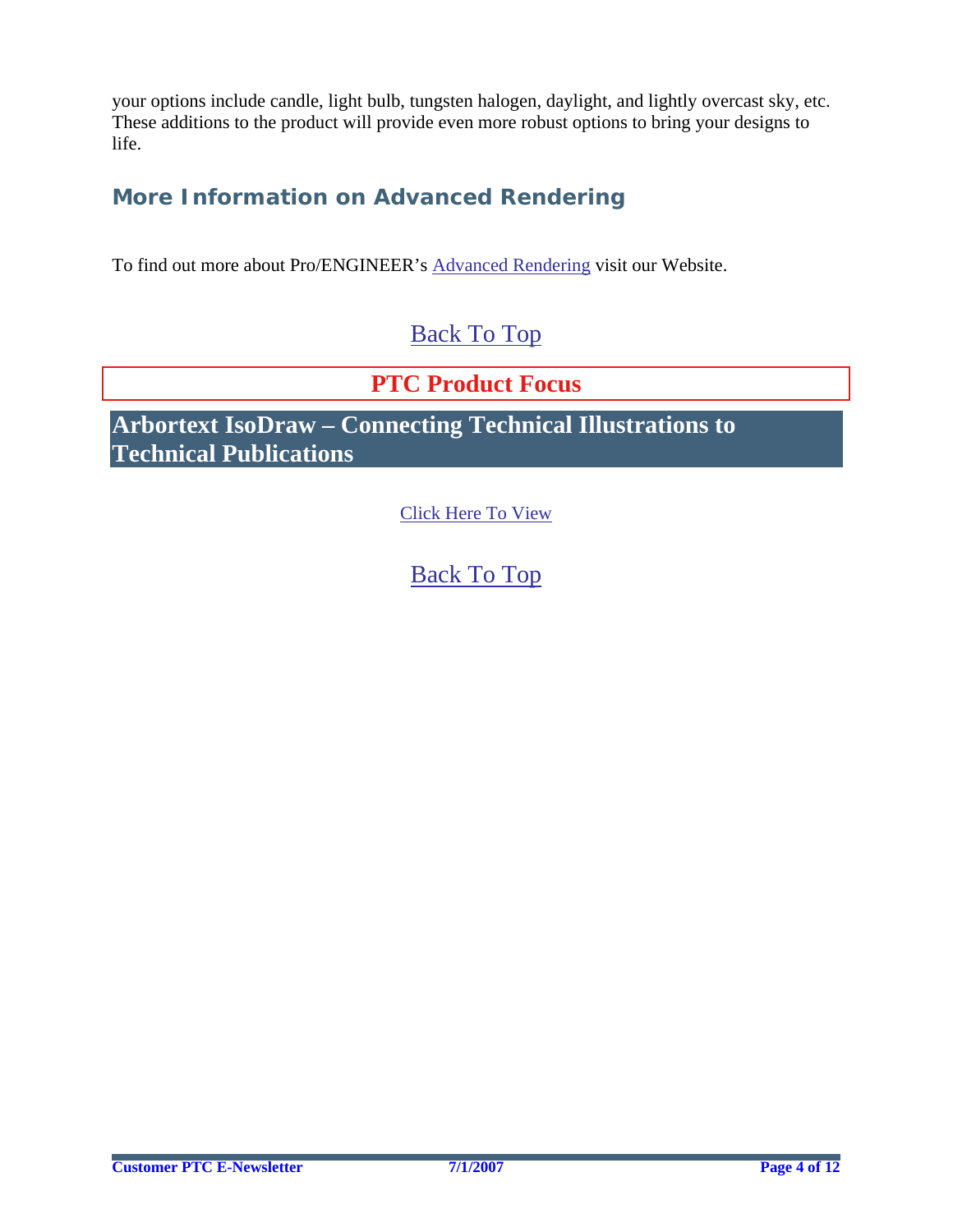# **Tips of the Month**

## <span id="page-4-0"></span>**Creating & Using Custom Drawing Templates in Pro/ENGINEER Wildfire 3.0**

Drawing templates automatically create the views, set the desired view display, create snap lines, and show model dimensions. They contain three basic types of information for creating new drawings; basic information, instructions, and parametric notes.

Basic information is anything that makes up a drawing but is not dependent on the drawing model, such as notes, symbols, and so forth. This information is copied from the template into the new drawing.

Instructions are used to configure drawing views and the actions that are performed on that view. The instructions are used to build a new drawing with a new drawing object (model).

Parametric notes are notes that update to new drawing model parameters and dimension values. The notes are re-parsed or updated when the template is instantiated.

You can use drawing templates to:

- Define the layout of views
- Set view display
- Place notes
- Place symbols
- Define tables
- Create snap lines
- Show dimensions

You can also create customized drawing templates for the different types of drawings that you create. For example, you can create a template for a machined part versus a cast part or a sheet metal part. Creating a template allows you to create portions of drawings automatically, using the customizable template

### **Creating a Drawing Template**

Create a new drawing file from the **File**  $\rightarrow$  **New** menu, and name the file what you'd like the template to be saved as. Select **Use default template** and click **OK**. Click **Empty** or **Empty with format**.

If you click **Empty with format:** Under **Format**, specify the format you want to use. Then click **OK**. Pro/ENGINEER creates a new drawing with the specified format.

If you click **Empty:** Under **Orientation**, specify the template orientation by clicking **Portrait**, **Landscape**, or **Variable**. For **Portrait** or **Landscape**, choose a standard size under **Size**. For **Variable**, specify a size using the **Width** and **Height** boxes, and specify a unit by selecting **Inches** or **Millimeters**.

Click **Applications**  $\rightarrow$  **Template** to enter drawing template mode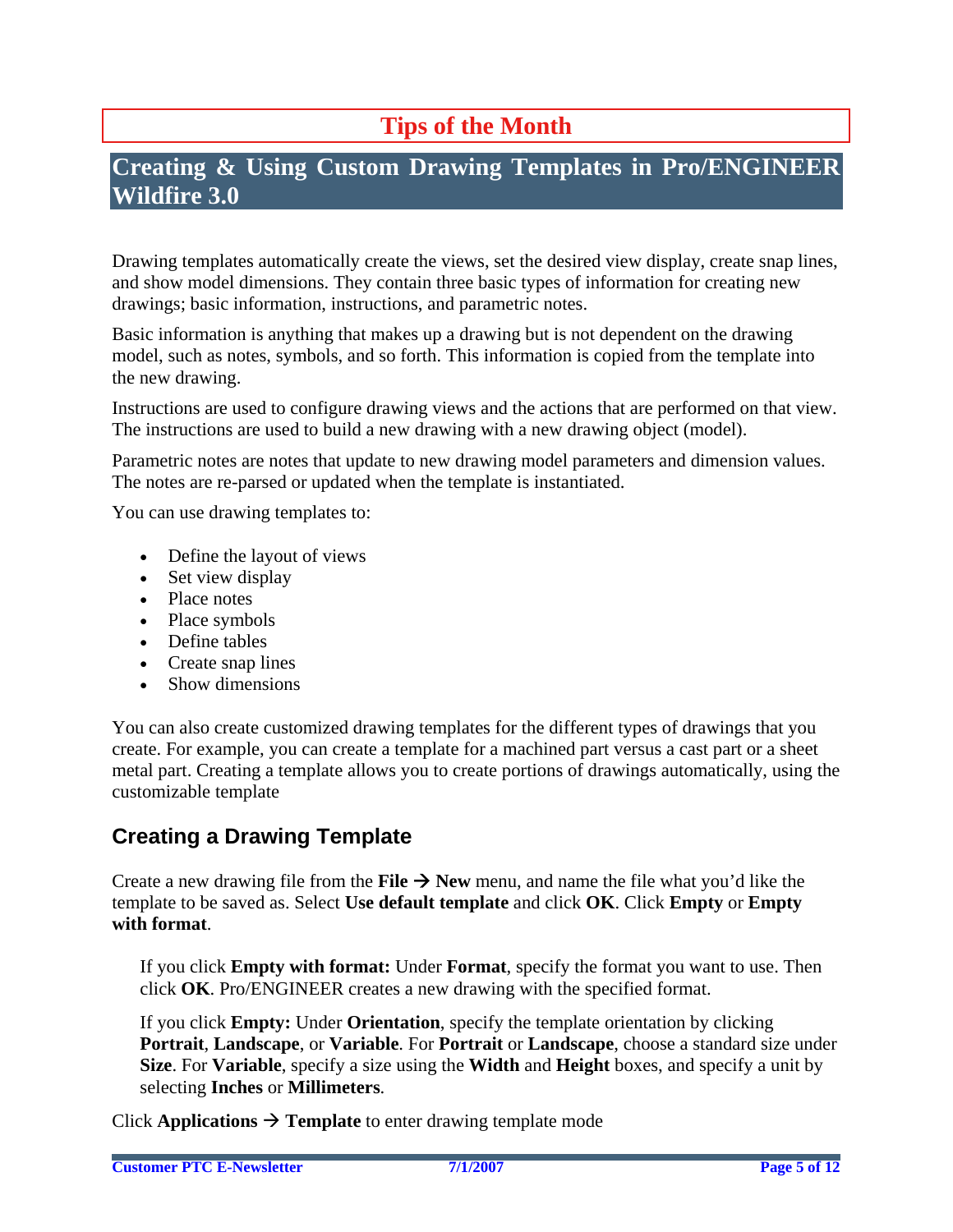Click Insert  $\rightarrow$  Template View and type the view name or accept the default, and then specify the view orientation. Specify view options and view values in the **View Options** and **View Values** areas. Click **Place View** and select the location of the General view.

| VIEW_NAME_1<br>View Name:              |                       |                       |
|----------------------------------------|-----------------------|-----------------------|
| View Type                              |                       |                       |
| General<br>v                           |                       |                       |
| <b>View Options</b>                    | <b>View Values</b>    |                       |
| View States                            | Combination State:    |                       |
| Scale<br>Process Step                  | Orientation:          | FRONT                 |
| Model Display<br>Tan Edge Display<br>M | Simplified Rep:       |                       |
| Snap Lines                             | Explode:              |                       |
| Dimensions<br>Balloons                 | <b>Cross Section:</b> |                       |
|                                        | Arrow Placement View: | v                     |
|                                        |                       | Show 3D Xsec Hatching |
| View Symbol                            |                       |                       |
| Place View                             | Edit View Symbol      | Replace View Symbol   |
| OK.                                    | New                   | Cancel                |

To place additional views, click **New**, type the new view name, and orient the new view. Specify the view options and view values of the new view. When you are done placing all of the desired views, click **OK**. Save the template

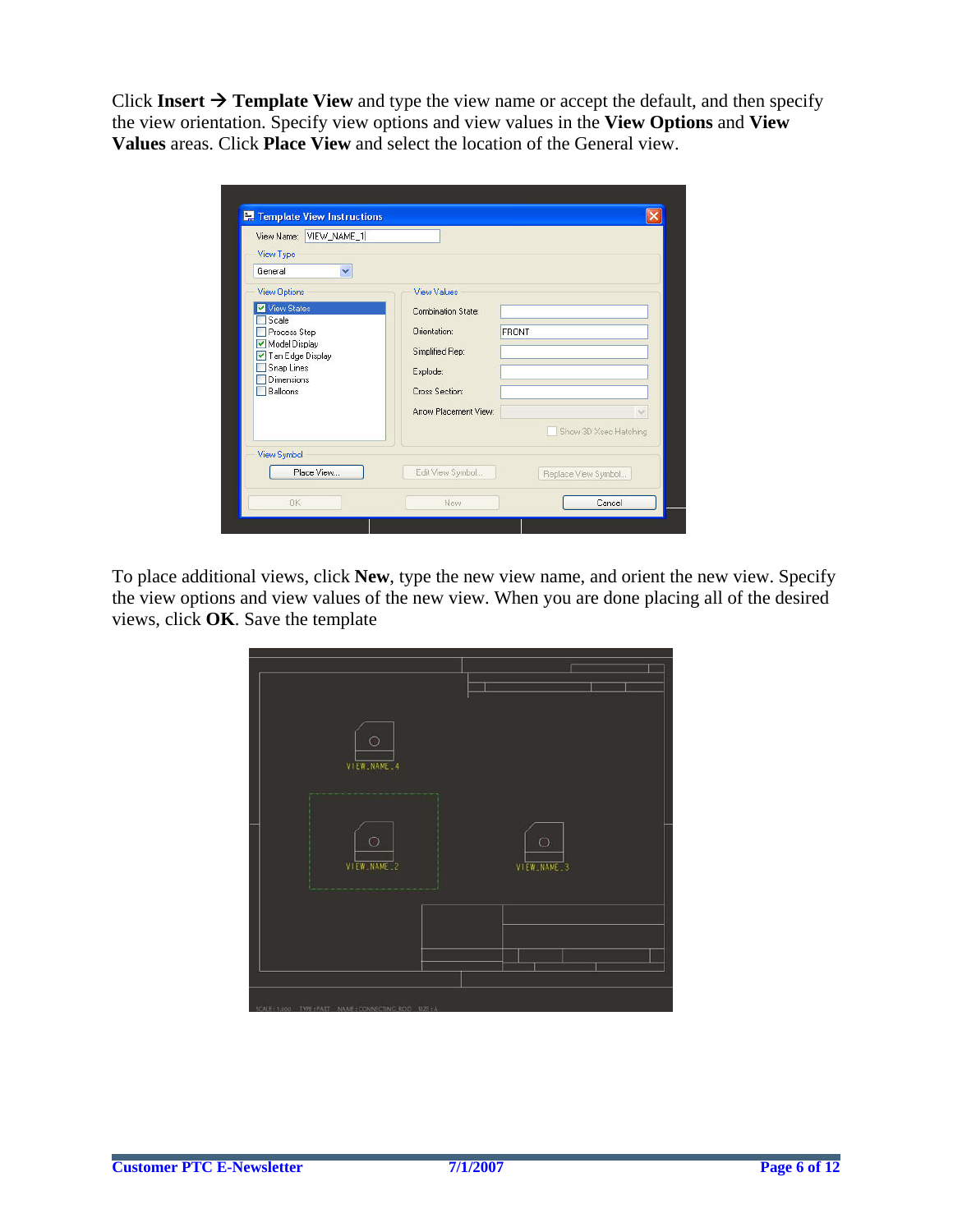## **Create a Drawing Using a Drawing Template**

Create a new drawing. (**File**  $\rightarrow$  **New.** Click **Drawing**) Clear the **Use default template** checkbox, and then click **OK**. In the **New Drawing** dialog select the model from which you want to create the drawing.

| T    | EE Library.zip            |  |        |  |         |
|------|---------------------------|--|--------|--|---------|
| n    | ME Library.zip            |  |        |  |         |
| n    | MED-60602-CD-140_F000.zip |  |        |  |         |
| 鳳    | sample_template.drw       |  |        |  |         |
|      |                           |  |        |  |         |
|      |                           |  |        |  |         |
|      |                           |  |        |  |         |
|      |                           |  |        |  |         |
|      |                           |  |        |  |         |
|      |                           |  |        |  |         |
|      |                           |  |        |  |         |
|      |                           |  |        |  |         |
|      |                           |  |        |  |         |
|      |                           |  |        |  |         |
| Name | sample_template.drw       |  |        |  |         |
| Type | Drawing (".drw)           |  |        |  |         |
|      | Open                      |  | Cancel |  | Preview |

Specify the template by clicking **Use template**. Type the name of the template you want to use or select a template from the **Template** list. Click **OK**. The drawing is created.

**Note:** The views with the correct attributes in both the template and the model are created. If attributes that are defined in the template do not exist in the model, errors occur when the drawing is being created. The **Drawing Template Error Info** dialog box opens and lists the errors.

To access the **Drawing Template Error Info** dialog box, click **Info** > **Template Errors**.

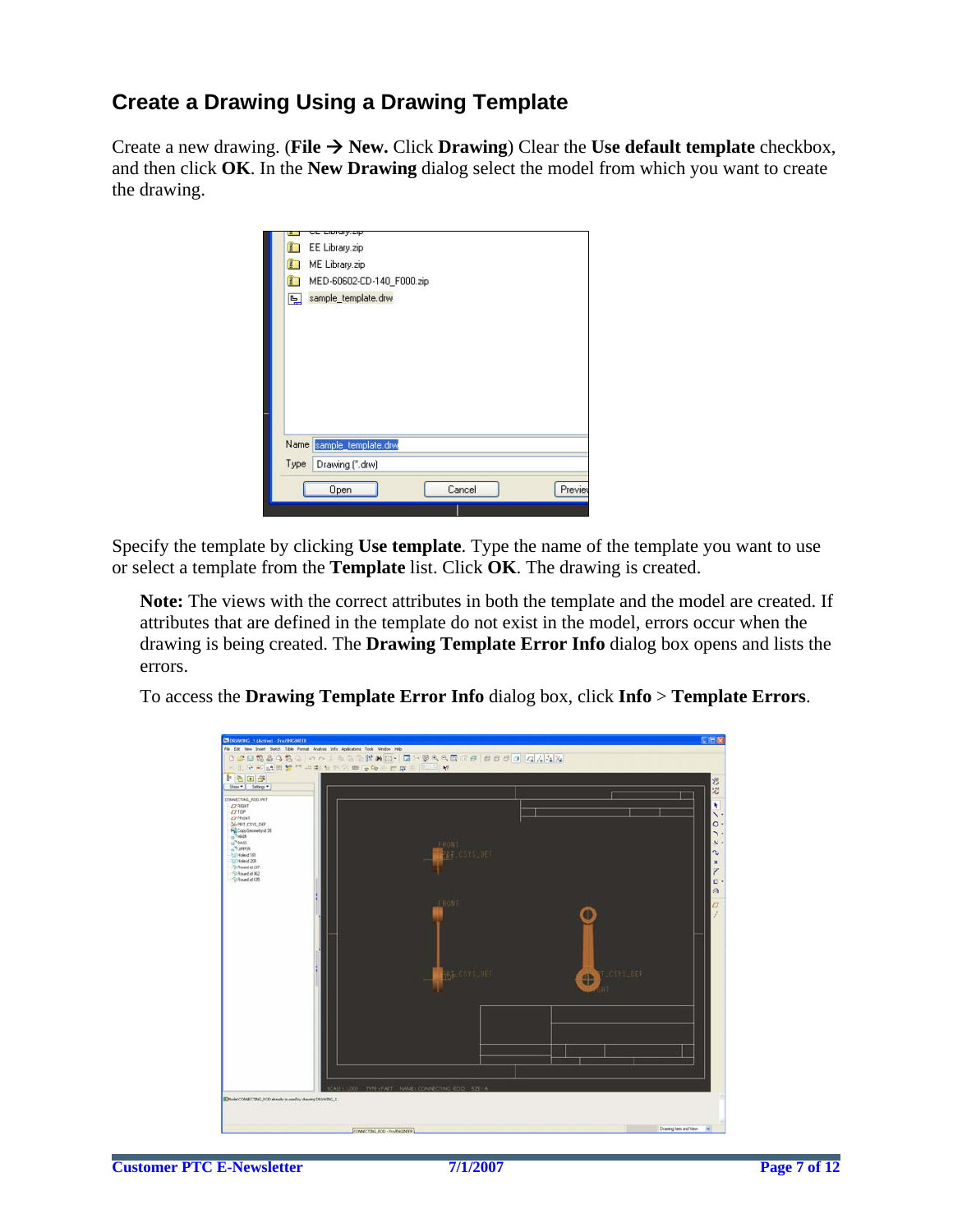<span id="page-7-0"></span>Now that you know how to use Drawing Templates you can incorporate them into your work, and create drawings quickly and easily knowing that all of your essential information will be included as soon as it's created.

## [Back To Top](#page-0-0)

# **Tips of the Month**

**Arbortext Editor – Where are the Graphics?** 

[Click Here To View](http://members.shaw.ca/jpeng/newsletter/PTC_Technical_Specialists_E-Newsletter_07-01-2007_enterprise.pdf)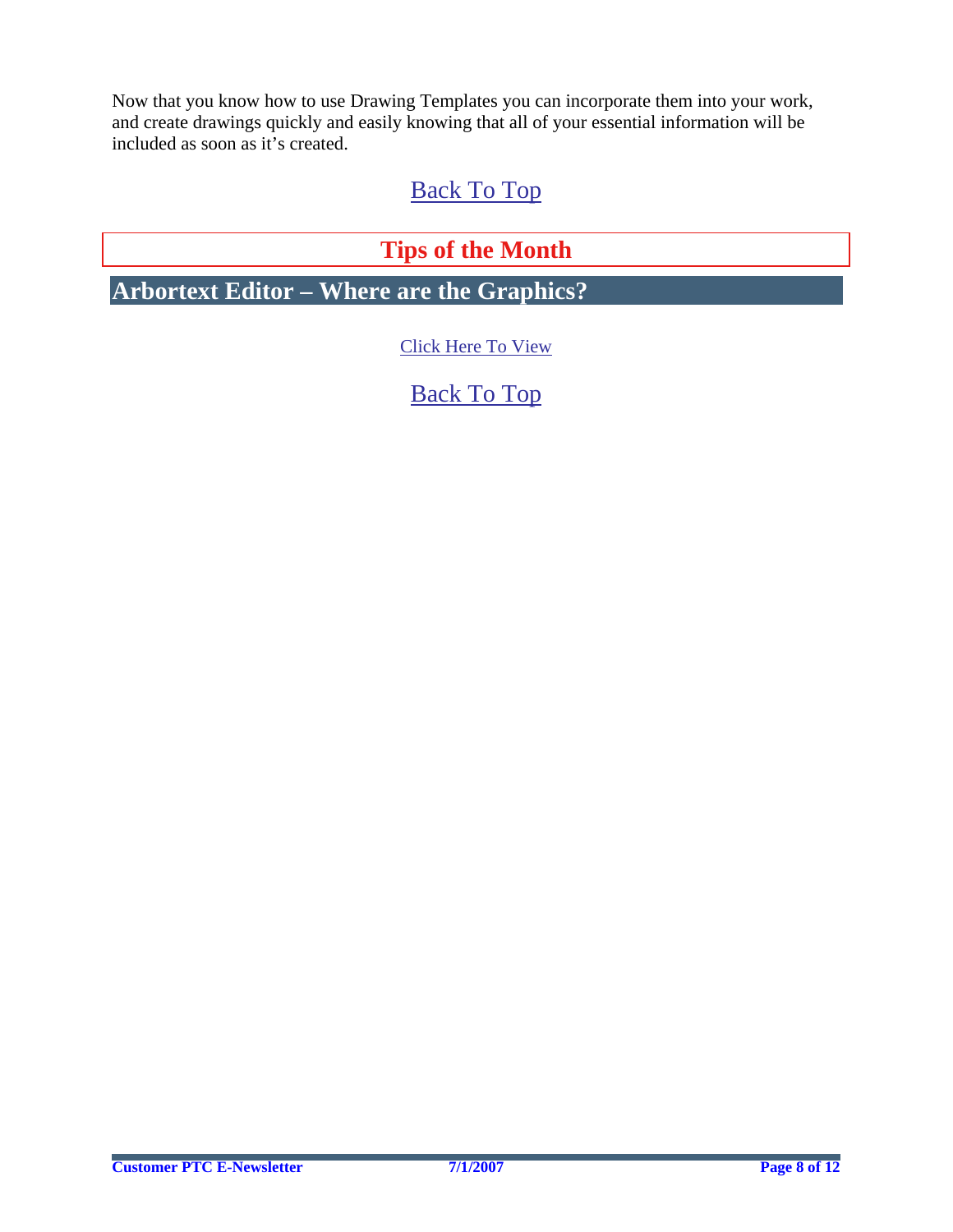### **Announcements**

### <span id="page-8-0"></span>Educational Resource Library

Learn things you always wanted to do - but didn't know you could.

This one stop educational resource library will help you learn more about PTC Solutions and provide you with technical materials developed by the product experts to help you become more productive.

Get tutorials, how-to videos and expert advice for:

- **Pro/ENGINEER** 
	- **EXECONCEPT** Conceptual and Industrial Design
	- **•** Detailed Design
	- **Simulation/Analysis**
	- Production
	- Design Collaboration
- Windchill PDMLink
- Windchill ProjectLink
- Pro/INTRALINK
- PTC Online Tools

Check out the [Educational Resource Library](http://www.ptc.com/community/proewf/newtools/tutorials.htm) today.

### PTC Tips & Techniques Newsletter Archives

Miss an issue! Can't find that awesome technique you read about? Fear not, you can click on the link below and go through our Customer PTC E-Newsletter archives.

### [Click Here To Access](http://www.ptc.com/carezone/archive/index.htm)

It's better than finding the Covenant of the Ark!

### PTC Tips & Techniques Webcasts: Work Smarter. Not Harder.

Click below to see regularly scheduled Tips & Techniques technical Webcasts that are designed to provide you with the most popular time-saving tricks that Pro/ENGINEER users of all skill levels will find useful. Get more out of your maintenance dollars!

Tips & Techniques: Work Smarter Not Harder!

### **E-PROFILES IS HERE!!**

We have been eagerly anticipating the debut of the new electronic version of Profiles Magazine and now it is here! This new web site will supplement the print edition of the magazine and will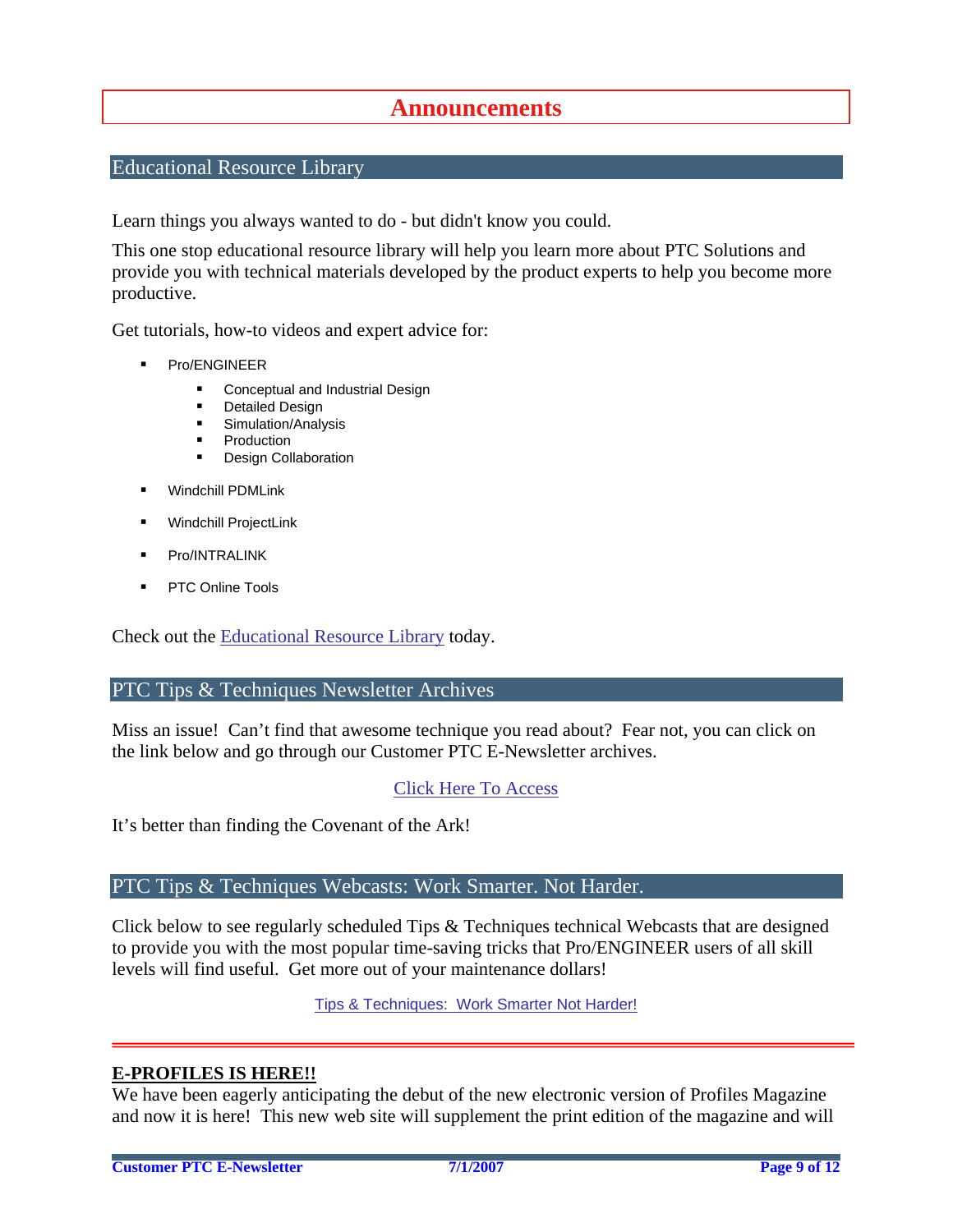provide new useful features not feasible with paper media. e-Profiles will provide you with 24x7, worldwide access to key information previously available exclusively in the print version. "Tips & Tricks," a popular feature pioneered by Pro/USER, has also moved to the web and will be expanded as the site matures.

Please take a few minutes to check out this new web site. We don't think you will be disappointed.

<http://profilesmagazine.com/>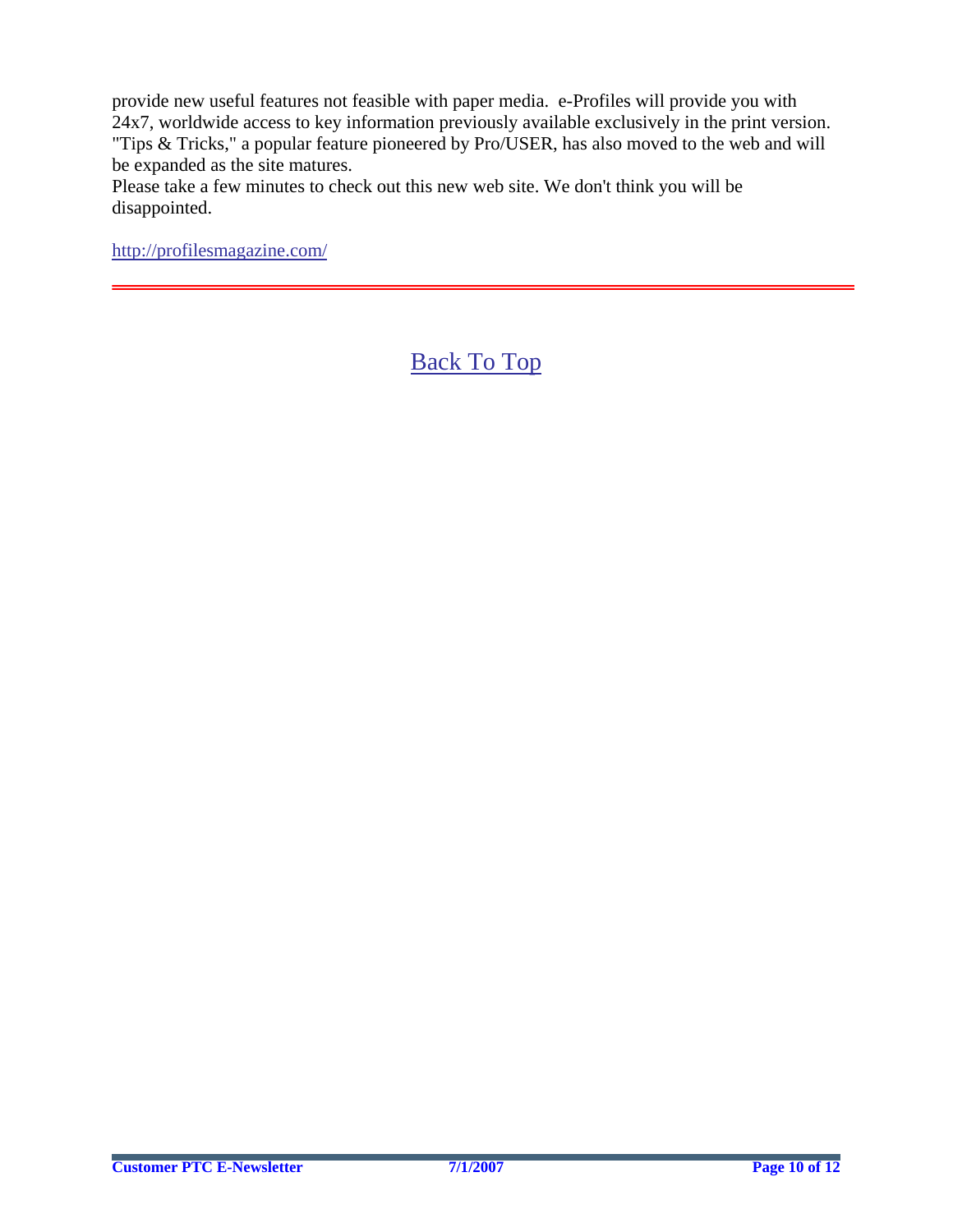## **Upcoming Events & Training Class Schedules**

<span id="page-10-0"></span>Upcoming, 2007 Your local Pro/Engineer User Groups http://www.ptcuser.org/rugs/

2008 USA PTC/USER World Event <http://www.ptcuser.org/>

#### Events

Our seminars and conferences seek to provide you with relevant information regarding product development trends in your industry as well as innovative software learning experiences. Think of them as a constructive day off where you can share experiences and swap ideas with your peers.

If you can't manage to get away, we'll bring it to you. Check back often for regularly scheduled live webcast events.

### [You're Invited to Attend…](http://www.ptc.com/company/news/events/index.htm)

Please visit the [PTC Education Services](http://www.ptc.com/services/edserv/) website for the latest training information including course descriptions, schedules, locations, and pricing.

• Attend a course at any PTC Center and receive a free copy of Pro/ENGINEER Wildfire Student Edition!

<http://www.ptc.com/services/edserv/index.htm>

### Live Instructor-Lead Virtual PTC Training Courses

Virtual Classrooms provide interactive learning with a trained PTC instructor in convenient and manageable sessions that last approximately 4 hours over a series of days. It's easy to join a class right from your desk using a phone or voice-over IP technology.

Sessions are performed just like a traditional ILT (including interactive exercises where you and the instructor can work on lab exercises together) and feature some of our most popular ILT courses. These sessions cover the exact same material as the traditional ILT in-center courses. Also look for some of our most frequently requested mini-topics delivered in the same format that are only an hour - two hours in duration.

If you have any questions about these sessions or would like to see getting other courses, not on this list, on the schedule please feel free to contact me for more details. They are a great way to bring training to you without you having to worry about location or being out from work for long stretches.